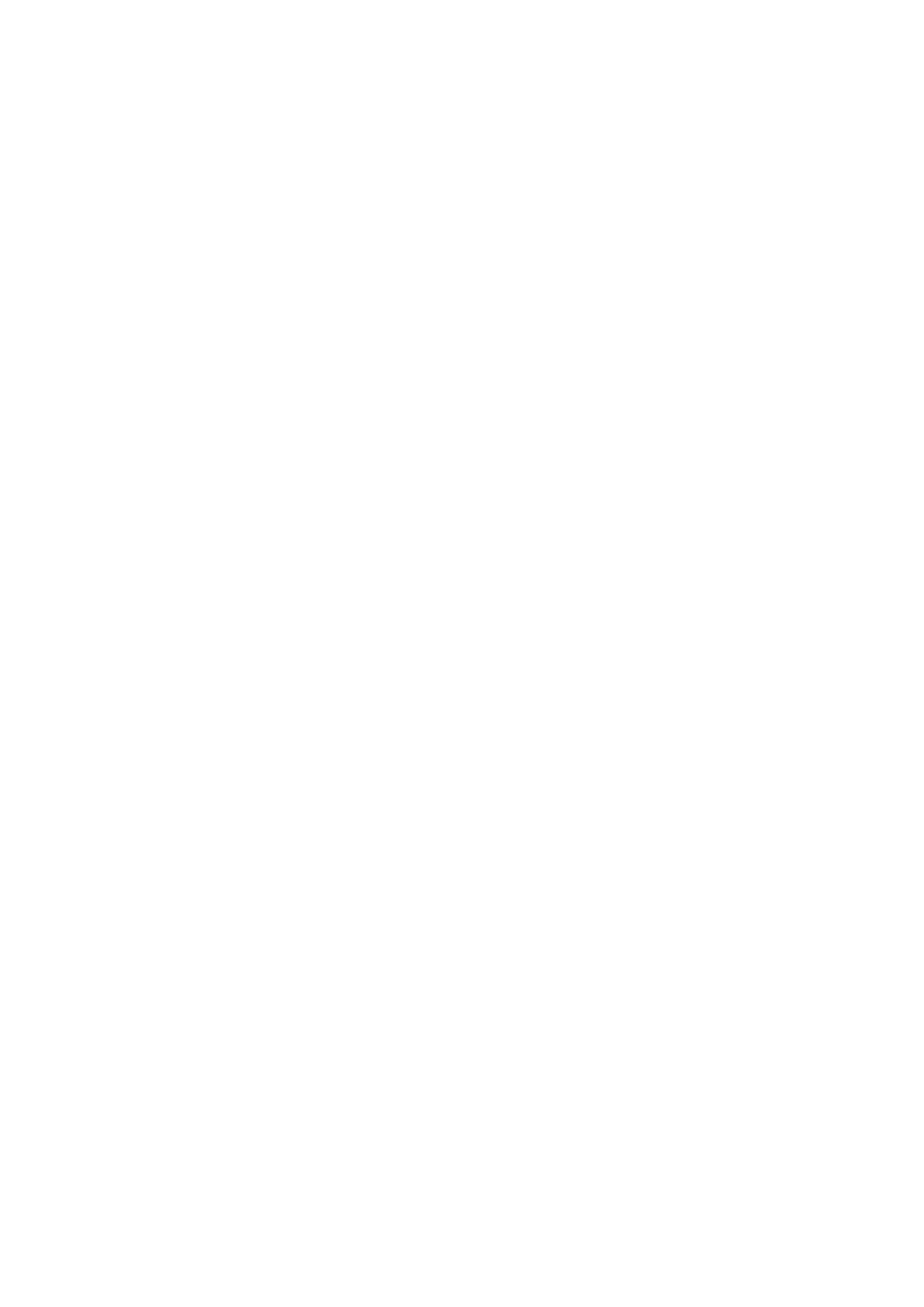## A **BILL** TO

Prohibit the use of automated facial recognition technology in public places and to provide for a review of its use.

E IT ENACTED by the Queen's most Excellent Majesty, by and with the advice and consent of the Lords Spiritual and Temporal, and Commons, in this present **B** E IT ENACTED by the Queen's most Excellent Majesty, by and with consent of the Lords Spiritual and Temporal, and Commons, Parliament assembled, and by the authority of the same, as follows:  $-$ 

#### <span id="page-2-0"></span>**1 Moratorium on the use of automated facial recognition technology for overt surveillance**

- <span id="page-2-1"></span>(1) It is an offence for a person to operate, install, or commission the operation or installation of, equipment incorporating automated facial recognition technology capable of biometrically analysing those present in any public place in the United Kingdom.
- (2) For the purposes of subsection [\(1\)](#page-2-1) "automated facial recognition technology" includes any equipment which can automatically detect and biometrically recognise facial images through data captured by a still or moving image camera, whether the identification takes place at the time the data is captured or at a later time.
- (3) For the purposes of subsection [\(1\)](#page-2-1) a "public place" means a place to which at the material time the public or a section of the public has access, on payment or otherwise, as of right or by virtue of express or implied permission, and the location of the equipment is immaterial.
- (4) Subsection [\(1\)](#page-2-1) does not apply to an activity authorised under section 28 of the Regulation of Investigatory Powers Act 2000 or section 6 of the Regulation of Investigatory Powers (Scotland) Act 2000 (asp 11).
- <span id="page-2-2"></span>(5) A person guilty of an offence under subsection [\(1\)](#page-2-1) is liable on summary conviction—
	- (a) in England and Wales, to imprisonment for a term not exceeding 51 weeks, to a fine or to both; or
	- (b) in Scotland or Northern Ireland, to imprisonment for a term not exceeding 6 months, to a fine not exceeding level 5 on the standard scale or to both.

*25*

*20*

*5*

*15*

*10*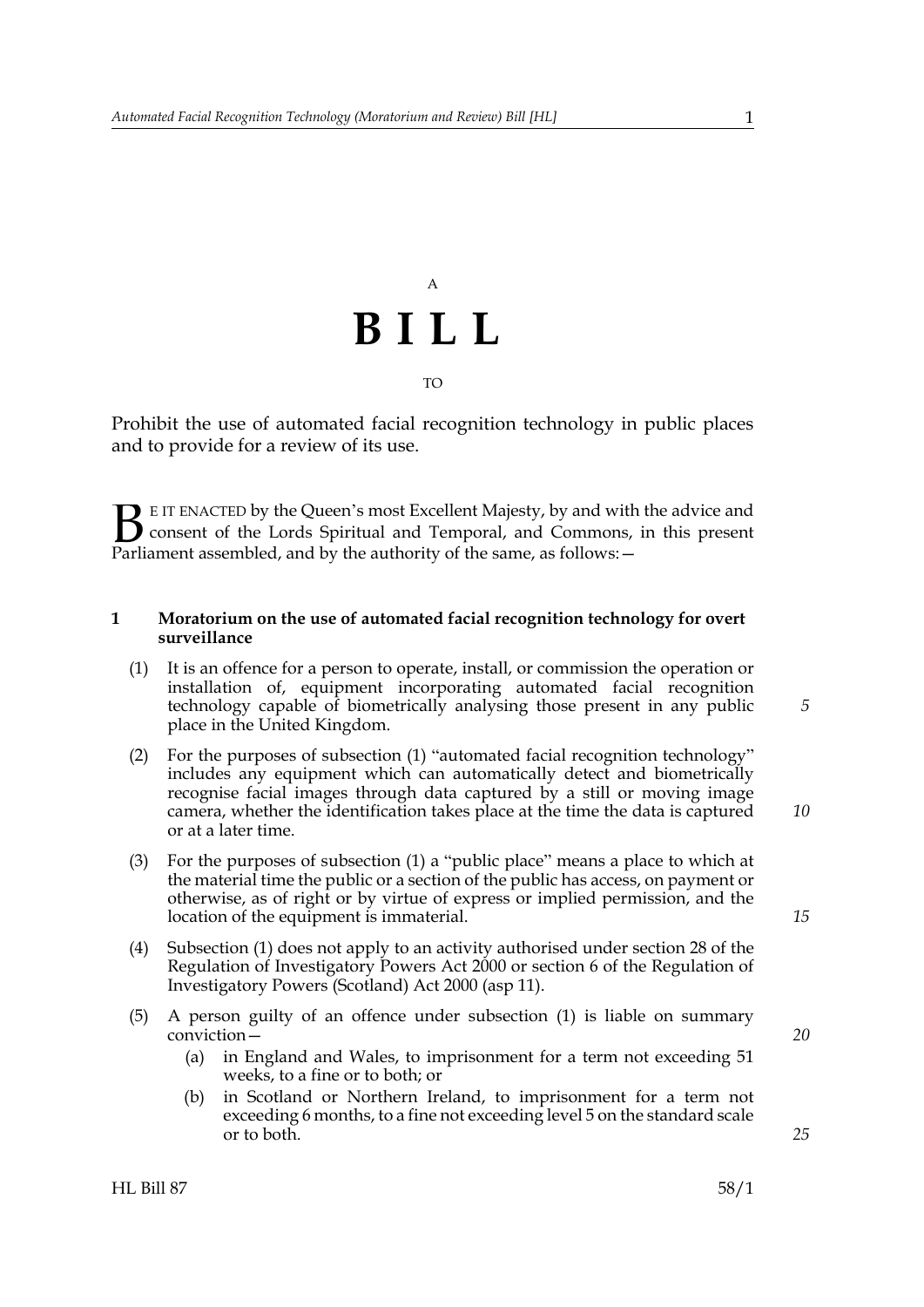(6) In relation to an offence committed before the coming into force of section 281(5) of the Criminal Justice Act 2003, the reference in subsection [\(5\)\(a\)](#page-2-2) to 51 weeks is to be read as a reference to 6 months.

#### <span id="page-3-0"></span>**2 Review of the use of facial recognition technology**

- (1) The Secretary of State must, within three months of the passing of this Act, commission a review of the use of automated facial recognition technology in public places in the United Kingdom, to report to the Secretary of State within one year of its establishment. *5*
- (2) The Secretary of State must lay the report of the review before both Houses of Parliament, together with the Government's response, within three months of receiving it. *10*
- <span id="page-3-2"></span>(3) Before a review is commissioned under this section, the Secretary of State must by regulations made by statutory instrument establish its terms of reference and the criteria to be used in appointing, and the size of, the panel to conduct it.
- (4) The panel may not include any individual who has a close association with Her Majesty's Government, or who has previous or concurrent obligations as a government-appointed reviewer. *15*
- (5) The terms of reference must cover, at a minimum, consideration of  $-$ 
	- (a) the equality and human rights implications of the use of automated facial recognition technology;

*20*

*25*

*30*

- (b) the data protection implications of the use of that technology;
- (c) the quality and accuracy of the technology;
- (d) the adequacy of the regulatory framework governing how data is or would be processed and shared between entities involved in the use of facial recognition;
- (e) recommendations for addressing issues identified by the review; and
- (f) whether the moratorium should be lifted.
- (6) A statutory instrument containing regulations under subsection [\(3\)](#page-3-2) may not be made unless a draft of the instrument has been laid before and approved by a resolution of each House of Parliament.

#### <span id="page-3-1"></span>**3 Commencement, extent and short title**

- (1) This Act extends to England and Wales, Scotland and Northern Ireland.
- (2) This Act comes into force at the end of the period of two months beginning on the day on which it is passed.
- (3) This Act may be cited as the Automated Facial Recognition Technology (Moratorium and Review) Act 2020. *35*